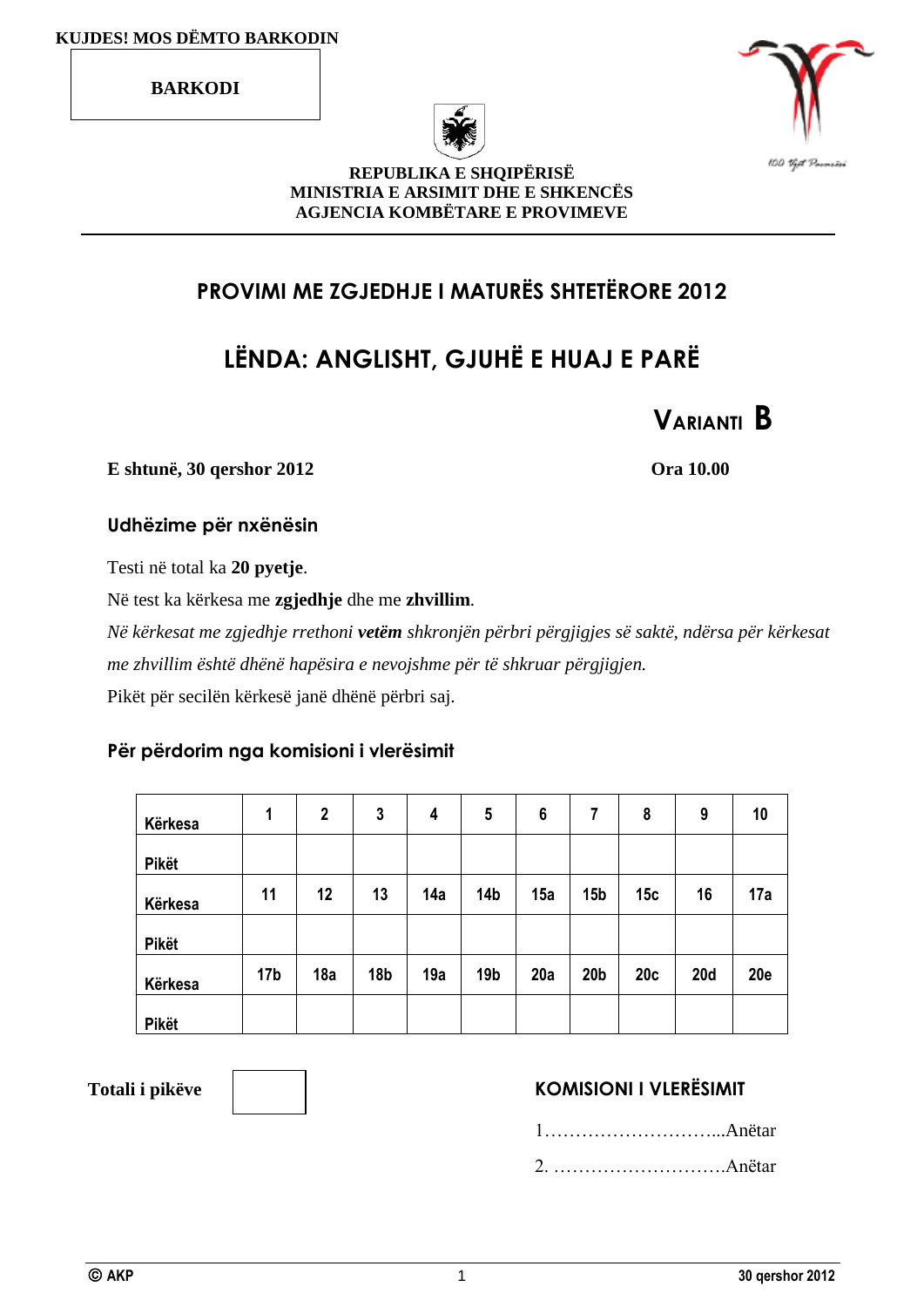# **Section 1**

# **Reading and Comprehension**

**Instructions: You are going to read a magazine article about the importance of coffee in our lives. Read carefully before answering the questions about the text.**

#### **THE TRADITION OF COFFEE DRINKING**

Coffee drinking is an important part of daily life in many countries of the world. People rely on a cup of this delicious liquid to wake them up in the morning, and coffee shops provide important social centers in both cities and rural villages. Made from the bean of the coffee plant, coffee is a true gift of nature and its popularity has led to the growth of a global industry.

The coffee plant itself dates back millions of years, but the tradition of using the beans to make an aromatic drink is only about 1000 years old. It is not known when man first realized that coffee's caffeine content provided a **stimulant**, making it ideal to drink early in the morning or when tired. However, it is certain that the first attempts to make coffee were somewhat different to those used today. Originally, green coffee beans were boiled and the flavorsome liquid consumed, but it was only after 300 years that the Arabs discovered the benefits of roasting and grinding the beans into fine particles, the method still used today.

Coffee was introduced to Europe by Ottoman invaders who were defeated during an attack on Vienna and left boxes of coffee behind. The first European coffee houses therefore, began in Austria and became meeting places for the educated members of society, who exchanged views on politics and world events over cups of freshly brewed coffee. The trend spread across continental Europe and cakes and pastries were also served with the coffee, a custom which modern coffee shops have continued.

Nowadays, most coffee is grown in the tropical zones of Asia, Africa and South America, and forms the base of the economy of these areas. The two main types of beans are *Arabica* and *Robusta*. Arabica has a lower caffeine content, whereas Robusta beans are slightly more bitter in taste and relatively high in caffeine. Fairtrade organizations have helped to ensure that coffee growers are no longer exploited by large multinational corporations, and are paid a fair price for their produce. Therefore, coffee provides an important source of income for people living in these poorer parts of the world.

There are many ways of drinking coffee, for example, the small cups of Arabic or Greek coffee, drunk in local coffee houses, French-style filter coffee and of course the Italian espresso. Espresso is the most popular choice of coffee today due to its rich flavor, and it is used as a base for cappuccino with the addition of hot milk. Coffee shops can now be found all over Europe offering an exciting **range** of coffee drinks to suit all tastes, and a relaxing place to meet friends and family and catch up on news and gossip.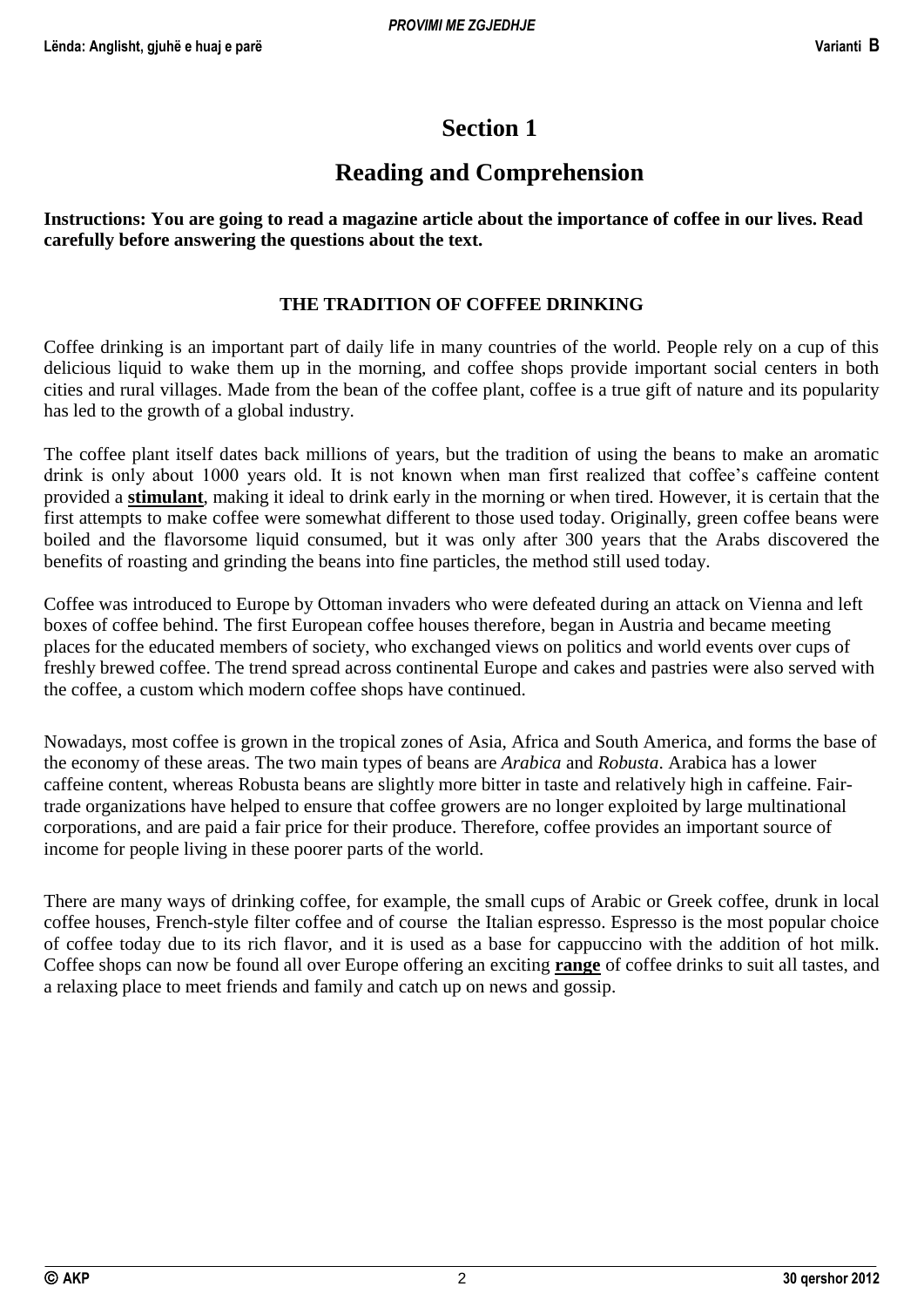| 1. When did people begin to use coffee as a drink?                                                                                                                                                       | 1 point  |
|----------------------------------------------------------------------------------------------------------------------------------------------------------------------------------------------------------|----------|
| A) They began using coffee 100 years ago.<br>B) They began to use coffee nearly 300 years ago.<br>C) They began using coffee nearly 1000 years ago.<br>D) They began using coffee nearly 2000 years ago. |          |
| 2. Who were the first to introduce this drink to Europeans?                                                                                                                                              | 1 point  |
| A) Ottomans<br>Greeks<br>B)<br>Italians<br>$\mathcal{C}$<br>D) French                                                                                                                                    |          |
| 3. What is the meaning of <i>stimulant</i> in paragraph 2?                                                                                                                                               | 1 point  |
| A) Battery<br>B) Energizer<br>C) Food<br>D) Drink                                                                                                                                                        |          |
| <b>4.</b> What was it served with in its beginnings? How about nowadays?                                                                                                                                 | 2 points |
| 5. Which were those groups of people that frequented the first European coffee houses mostly? What for?                                                                                                  | 2 points |
| <b>6.</b> Which word is closest in meaning to <b>range</b> in fifth paragraph?                                                                                                                           | 1 point  |
| A) menu<br>B) taste                                                                                                                                                                                      |          |
| C) amount<br>D) type                                                                                                                                                                                     |          |
| 7. Write three of ways of drinking coffee mentioned in the text.                                                                                                                                         | 3 points |
|                                                                                                                                                                                                          |          |
|                                                                                                                                                                                                          |          |
|                                                                                                                                                                                                          |          |
| 8. Where can coffee shops be found now?                                                                                                                                                                  | 1 point  |
| A) In Italy only<br>B) In Greece only<br>C) In France only<br>D) all over Europe                                                                                                                         |          |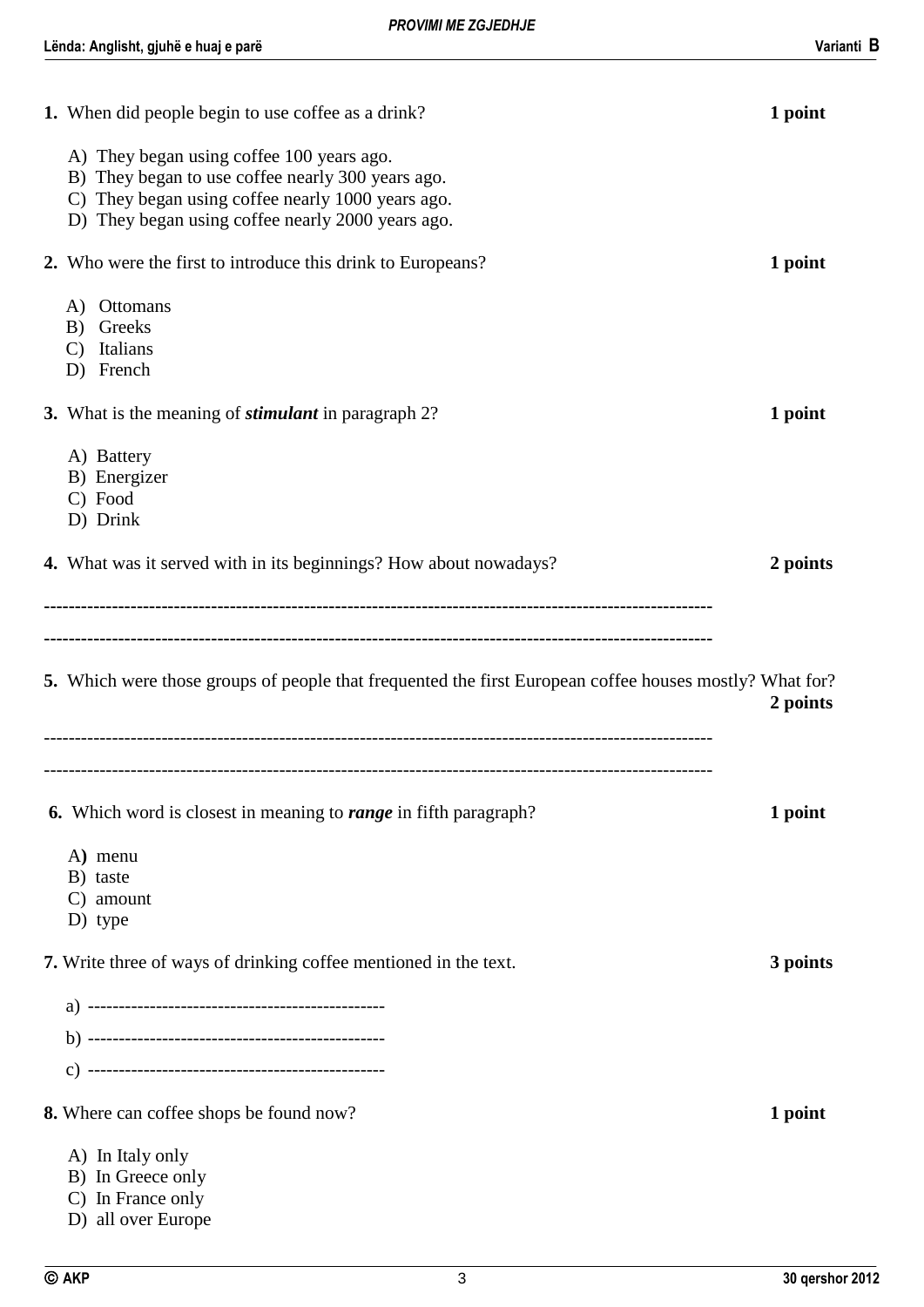# **Section 2**

# **Use of English**

#### **Fill in the blanks with the correct form of the words in brackets.**

| <b>9.</b> The country is very ( <b>MOUNTAIN</b> ) ------------ so travelling by road is difficult.         | 1 point |
|------------------------------------------------------------------------------------------------------------|---------|
| <b>10.</b> The teacher stressed the need for regular ( <b>ATTEND</b> ) -------------                       | 1 point |
| 11. Sarah (CAUTION) ------------- opened the door of the cellar, wandering what she might find. 1 point    |         |
| 12. There were over fifty (MUSIC) ---------------- in the orchestra.                                       | 1 point |
| 13. They have agreed to (WIDE) ------------- the road because of the amount of heavy traffic now using it. | 1 point |

#### **Circle the alternatives which best complete the meanings of the following sentences.**

| 14. |    |                                                                          |         |
|-----|----|--------------------------------------------------------------------------|---------|
|     | a) | Francis promised to bring the Papago basket that she ---------- Arizona. | 1 point |
|     |    | A) bought in<br>B) had bought in                                         |         |
|     |    | C) has bought in                                                         |         |
|     |    | D) did buy in                                                            |         |
|     |    | b) I would have lent you my notes if you ---------- me.                  | 1 point |
|     |    | A) would have asked me                                                   |         |
|     |    | B) could of asked                                                        |         |
|     |    | C) could ask                                                             |         |
|     |    | D) had asked                                                             |         |
|     |    |                                                                          |         |

#### **15.**

a) Because she ---------- astounding memory, Sue has never forgotten an important equation. **1 point**

- A) had an
- B) could have had
- C) has an
- D) did have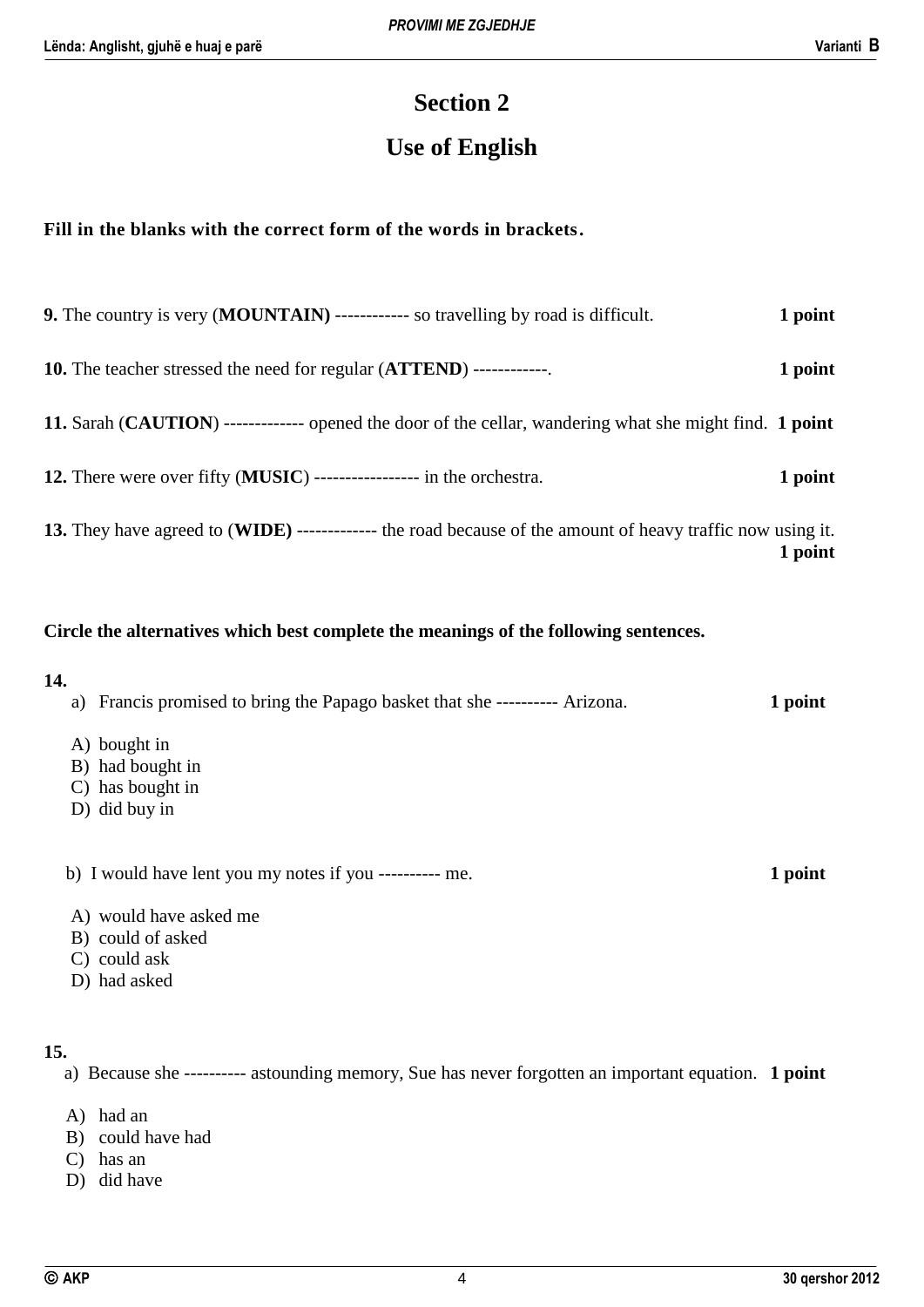| b) The word <b>boycott</b> derives from the name of Charles C. Boycott, an English land agent in<br>Ireland ---------- to reduce rent.             |         |  |  |  |
|----------------------------------------------------------------------------------------------------------------------------------------------------|---------|--|--|--|
| A) that was excluded to refuse<br>B) who was excluded for refusing<br>which was excluded for refusing<br>C)<br>D) that had been excluded to refuse |         |  |  |  |
| c) Many scientists are still hoping ---------- life on another planet.                                                                             | 1 point |  |  |  |
| A) to have found<br>B) to find<br>finding<br>C)<br>D) to have been found                                                                           |         |  |  |  |

#### **16. Complete each space with the most appropriate word. 6 points**

#### **A SIGN OF THE TIMES**

Wedding photographers are now asking (**1**) ---------- payment (**2**) ---------- advance because so many marriages are breaking (**3**) ---------- in the first few weeks, often (**4**) ---------- the honeymoon. One photographer had to sue the bride for his money after the couple split (**5**) ---------- on their honeymoon. His photographs were submitted to the court who said they were of sufficient standard, and she (**6**) ---------- to pay for this souvenir of her "happiest day".

**Complete the second sentence so that it means the same as the first, using the word given**. *Do not change* **the word given in bold.**

#### **17.**

a) It was difficult to hear the speaker from the back of the room. **1 point**

#### **Difficulty**

From the back of the room, ----------------------- the speaker.

b) His lack of interest surprised me. **1 point** 

#### **Surprising**

I ----------------------- that he showed so little interest.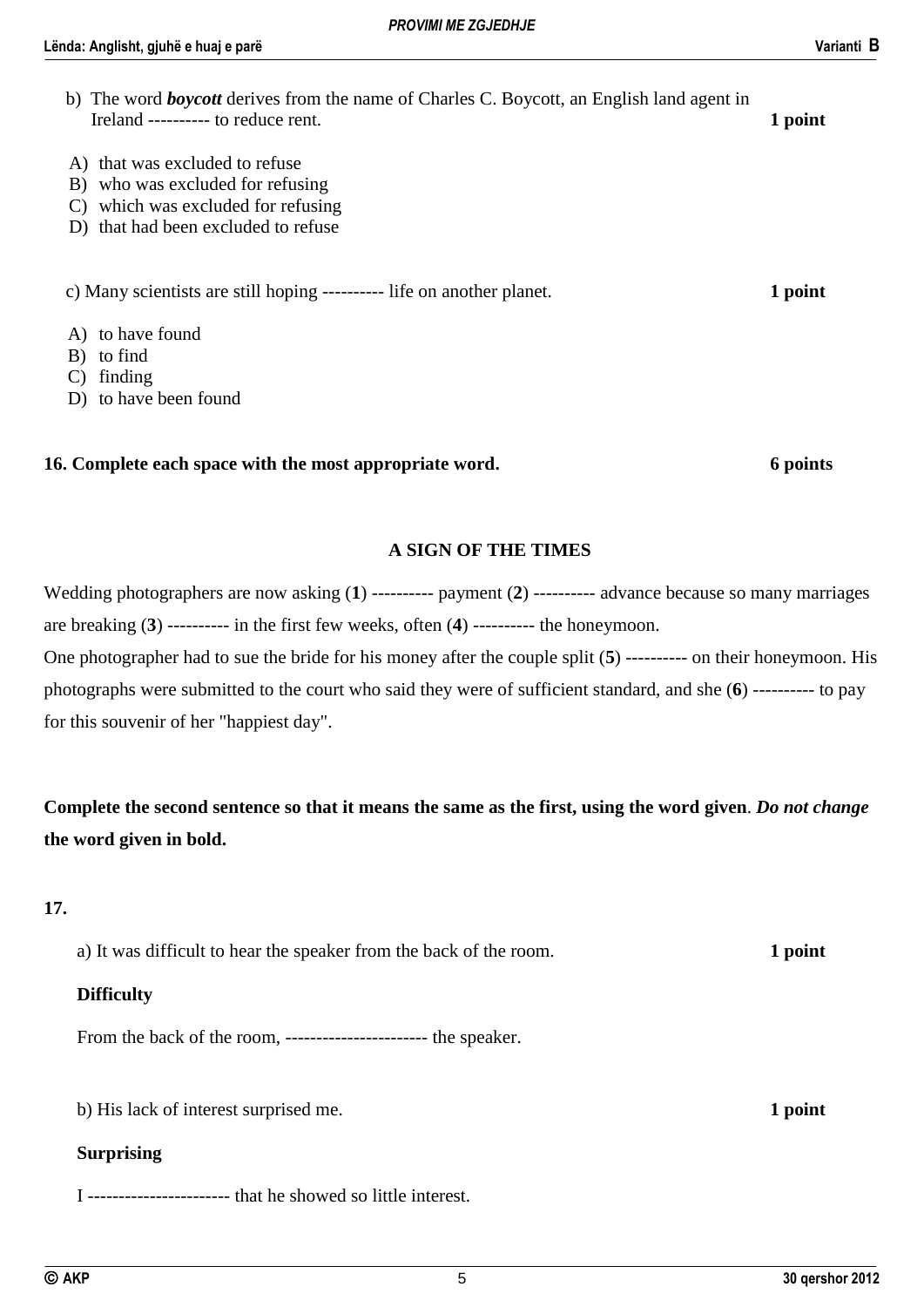# **Lënda: Anglisht, gjuhë e huaj e parë Varianti B 18.** a) I didn't feel hungry, despite missing dinner. **1 point Even** I didn't feel hungry ----------------- dinner. b) "How long has Jane been working here?" asked the new manager. 1 point **Knew** The new manager asked me if I -------------------------- been working here. **19.** a) The experts thought that the cost of petrol would rise next year. **1 point Expected** The cost of petrol ------------------------ next year. b) We have to reduce our expenses. Life is becoming very difficult. **1 point**

#### **Cut**

We have to ------------------------ on our expenses. Life is becoming difficult.